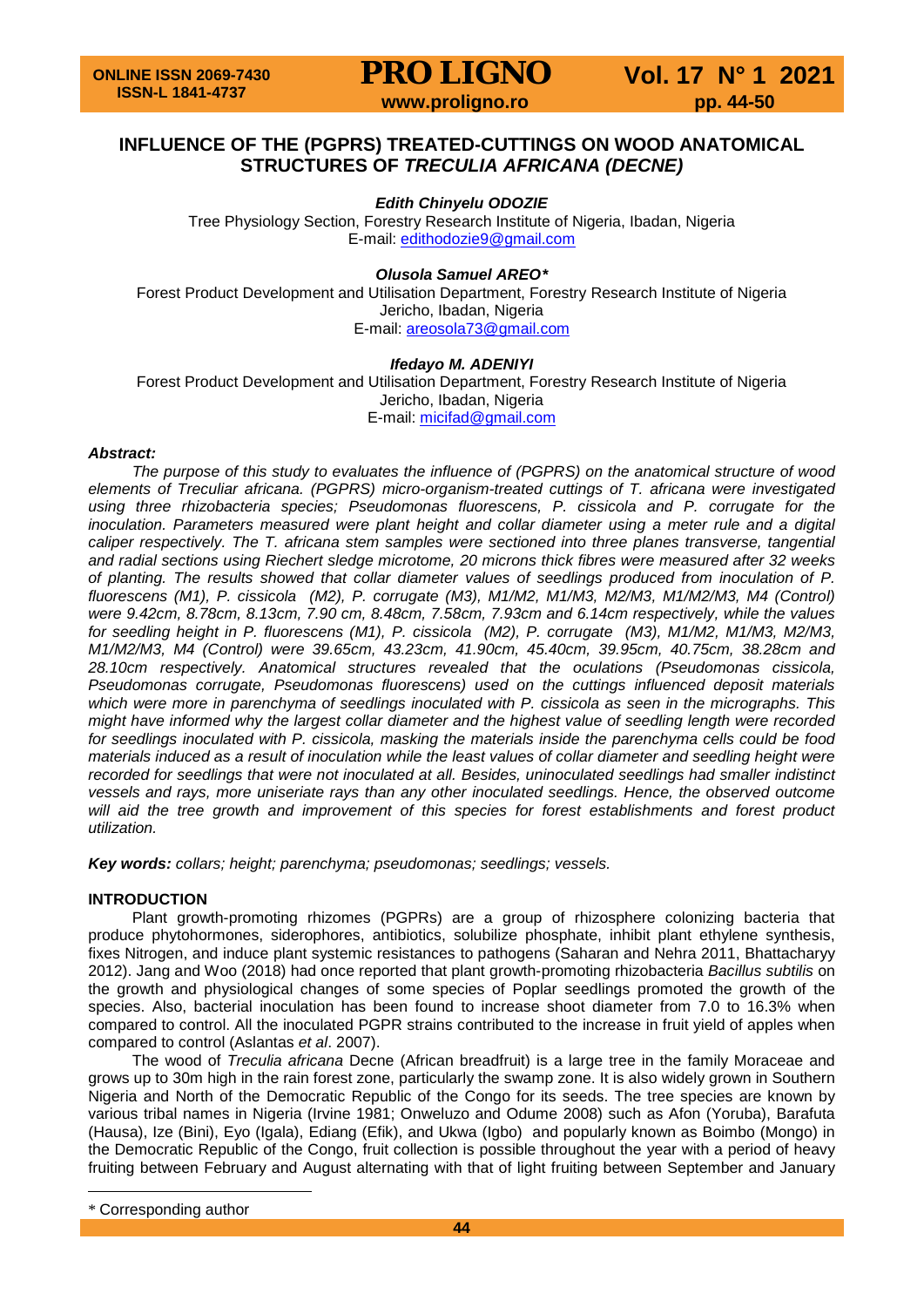### **PRO LIGNO** Vol. 17 N° 1 2021<br>www.proligno.ro pp. 44-50

(Okafor 1985, cited in Nzekwe, Ojeifor, and Nworie 2010). *Treculia africana* is increasingly becoming commercially important in Africa due to the potential use of its seeds, leaves, timber, roots, and bark. It constitutes a cheap source of vitamins, minerals, proteins, carbohydrates, fats and is non-poisonous (Osabor *et al*. 2009). It is made into flour to be used: as a soup thickener, Imitation milk, in bakery and Pharmaceutical industry. It provides fodder for animals and the wood is put into various uses. It also has various medicinal uses. Yet, it was enlisted as a high valued endangered indigenous fruit tree that needs to be domesticated (Nuga and Ofodili 2010, Meregini 2005). No study has been carried out on the account of the features of these micro-organisms inside the plants. Of course, anatomical features of *Tectona grandis* that was infected with some fungi has been investigated (Adeniyi *et al*. 2015), investigating the cells of inoculated wood of tree seedlings of *T. africana* may reveal what happens when these organisms relate with wood cells.

#### **OBJECTIVE**

The objective of this study is to examine the wood cells of *T. africana* that are enhanced with PGPR with those other wood cells that are not treated with the organisms as the outcome of this study will provide additional information on what influence the organisms has on plant cells.

#### **MATERIALS AND METHODS**

The PGPRs used for this study were isolated from a soil sample collected from fruit trees rhizosphere in the physiology fruit tree nursery of the Forestry Research Institute of Nigeria (FRIN) Ibadan Oyo state, located on latitude 7  $^{\circ}$ 23'15" to 7  $^{\circ}$ 24'00"N and longitude 3  $^{\circ}$ 51'00" to 3 $^{\circ}$ 52'15"E of the equator. The plant growth-promoting rhizobacteria were isolated using nutrient agar and Kings B medium and molecularly identified at IITA Ibadan Oyo state. They were confirmed to be nitrogen-fixing bacteria by sub-culturing on Burk's N-free medium while their plant growth-promoting trait were ascertained by confirming their ability to solubilize phosphate, produce Indoleacetic Acid (IAA), hydrogen cyanide (HCN), and Ammonia. The rhizobacteria species were molecularly identified to be *Pseudomonas cissicola, Pseudomonas fluorescens,*  and *Pseudomonas corrugate.* In the present study, 10<sup>8</sup> cfu/ ml of PGPR were then used for the inoculation of African breadfruit seeds using sterile distilled water as a control (distilled water). Sterile topsoil was used as the sowing media. Inoculation was done by soaking the seeds in PGPR treatments using the Quick Dip Method according to Gholami *et al*. 2009. Watering was done once daily.

- The following variables were assessed at two weeks interval for 32 weeks:
- i. Plant height using a meter rule;
- ii. Collar diameter using a digital caliper.

While the following abbreviations tag were used for easy identification:

- A.  $M_1$ : P. fluorescens.
- B. M<sub>2</sub>: P. cissicola.
- C. M3: P. corrugate.
- D. M1/M2: Co-inoculation of the mixture of *P. fluorescens* and P. cissicola.
- E. M1/M3: Co-inoculation of the mixture of *P. fluorescens* and P. corrugate.
- F. M2/M3: Co-inoculation of the mixture of *P. cissicola* and P. corrugate.
- G. M1/M2M3: Co-inoculation of mixture of P. cissicola, *P. Corrugate* and P. fluorescens.
- H. M4: CONTROL.

#### **SECTIONING**

Wood samples from some seedling stems of *T. africana* were sectioned into 20 microns thick at the end of the 8th month using a Riechert sledge microtome. Samples were prepared into three planes namely transverse, tangential and radial sections. The sections were later covered with safarin stain for two minutes after which series of concentrations of ethanol were used for dehydration. The cleaning and proper clarity was done using vegetable oil (Adeniyi *et al*. 2016). The specimens were embedded with Canadan balsam on a microscopic slide and examined under a light microscope.

#### **RESULTS AND DISCUSSIONS**

At the end of the 32 weeks, the results showed that values of collar diameter of seedlings produced from inoculation of *P. fluorescens* (M<sub>1</sub>), *P. cissicola* (M<sub>2</sub>), *P. corrugate* (M<sub>3</sub>), M<sub>1</sub>/M<sub>2</sub>, M<sub>1</sub>/M<sub>3</sub>, M<sub>2</sub>/M<sub>3</sub>, M<sub>1</sub>/M<sub>2</sub>/M<sub>3</sub>, M4 (Control) were 9.42cm, 8.78cm, 8.13cm, 7.90cm, 8.48cm, 7.58cm, 7.93cm, and 6.14cm respectively, while the values for seedling height in *P. fluorescens* (M<sub>1</sub>), *P. cissicola* (M<sub>2</sub>), P. corrugate(M<sub>3</sub>), M<sub>1</sub>/M<sub>2</sub>, M<sub>1</sub>/M<sub>3</sub>, M2/M3, M1/M2/M3, M4 (Control) were (39.65) cm, (43.23) cm, (41.90) cm, (45.40) cm, (39.95) cm, (40.75) cm, (38.28) cm and (28.10) cm respectively.

According to Table 1, seedling collar diameter was highest in *Pseudomonas* fluorescens (9.42) cm and least at M1/M3 (8.48cm) which is the mixture of *Pseudomonas* fluorescens and *P. corrugate*. Control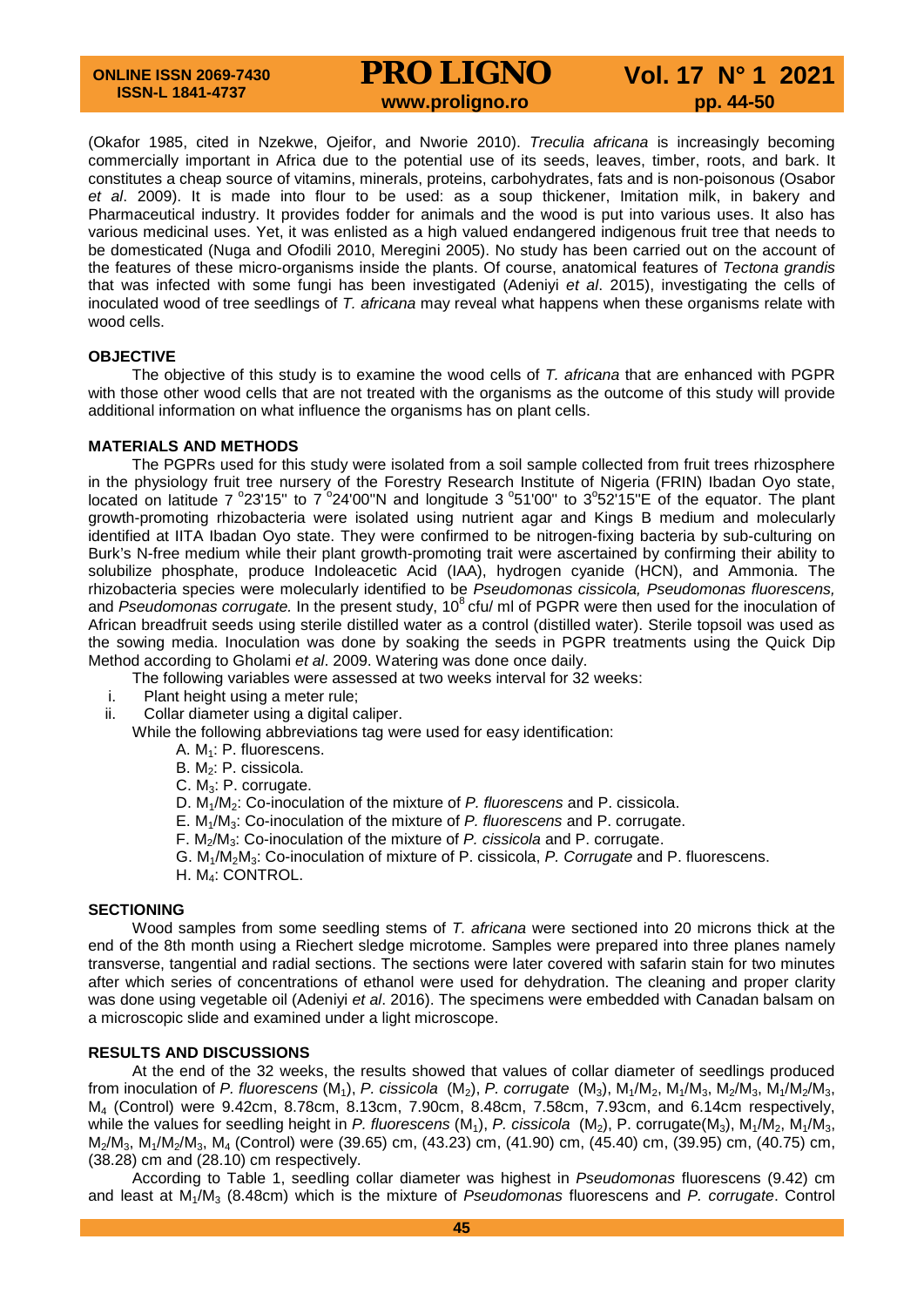**ONLINE ISSN 2069-7430 ISSN-L 1841-4737**

## **PRO LIGNO** Vol. 17 N° 1 2021

*Table 1*

2

produced the least collar diameter of (6.14) cm, while  $M_1$ ,  $M_3$ , and  $M_4$  were within the same range (7.58 to 7.93) cm. Seedling height was highest in M1/M2 (45.40) cm which is the mixture of *P. fluorescens* and *P. cissicola*. This was followed by (M2) *P. cissicola* (43.23) cm, while the least value of seedling height (28.10cm) was recorded in Control.

| Mean values of seedling parameters of T. africana PGPR-treated seeds |                               |                             |                             |
|----------------------------------------------------------------------|-------------------------------|-----------------------------|-----------------------------|
| No                                                                   | Treatment                     | <b>Collar Diameter (cm)</b> | <b>Seedling Height (cm)</b> |
| $M_1$                                                                | P. fluorescens                | 9.42                        | 39.65                       |
| M <sub>2</sub>                                                       | P. cissicola                  | 8.78                        | 43.23                       |
| $M_3$                                                                | P. corrugate                  | 8.13                        | 41.90                       |
| $M_1/M_2$                                                            | P. fluorescens / P. Cissicola | 7.90                        | 45.40                       |
| $M_1/M_3$                                                            | P.fluorescens / P. Corrugate  | 8.48                        | 39.95                       |
| $M_2/M_3$                                                            | P. cissicola / P. Corrugate   | 7.58                        | 40.75                       |
| $M_1/M_2/M_3$                                                        | P.fluorescens/P.cissicola/P.  | 7.93                        | 38.28                       |
|                                                                      | Corrugate                     |                             |                             |
| $M_4$                                                                | Control                       | 6.14                        | 28.10                       |

Generally, anatomical features of the seedlings investigated in this study showed that vessels were diffuse, rays were mostly uniseriate. Mucilage cells were present though not well developed; deposit materials were inside some parenchyma cells. Comparatively, rays from a mature *T. africana* wood species are normally 2-3 cell wide, with mucilage cells; axial parenchyma cells in mature trees are both paratracheal and apotracheal, while some gum deposits are found inside some rays. Uniseriate rays in mature wood are rear. Also in the seedlings, vessels are not as big as found in a mature tree, and in addition to these, axial parenchyma cells in seedlings easily blend with other ground tissues like fibres such that the pattern of parenchyma cells is not paratracheal unlike a mature tree.

Furthermore, the innoculations (*Pseudomonas cissicola, Pseudomonas corrugate, Pseudomonas fluorescens*) used on the seeds suggest that deposit materials observed were more in parenchyma of seedlings inoculated with *P. cissicola* (Fig. 1, (c), Fig. 2, (a), and Fig. 3,(b and e) than the rest of the treatments. An abundance of such deposit materials was also noticed in seedlings inoculated with the mixture (M1/M2/M3) p*. cissicola, P. corrugate,* and *P. fluorescens* (Fig. 1, (a), Fig. 3, (c and d). This might inform why the largest collar diameter (8.78) cm was recorded for seedlings inoculated with *P. cissicola*  followed by seedlings inoculated with the mixture which produced a collar diameter average of about (8.22) cm.

Perhaps the materials inside the parenchyma cells were food materials induced as a result of inoculation which affect the vessel sizes and pore as seen in transverse, tangential and radial sectioning ((Fig. 1, (a-e), Fig. 2, (a-e), and Fig. 3,(a-e), respectively.

From Table 1, the highest height of seedlings was recorded using *P. cissicola* and the least values of collar diameter and seedling height were recorded for seedlings that were not inoculated at all. Moreover, seedlings that were not inoculated seemed to be characterized by smaller vessels and rays, and with more uniseriate rays than any other inoculated seedlings. This observation is similar to Areo (2019) in *Artocarpus altilis* wood.





*<sup>a</sup> - Mixture (transverse section) b - P. fluorescens (transverse section)*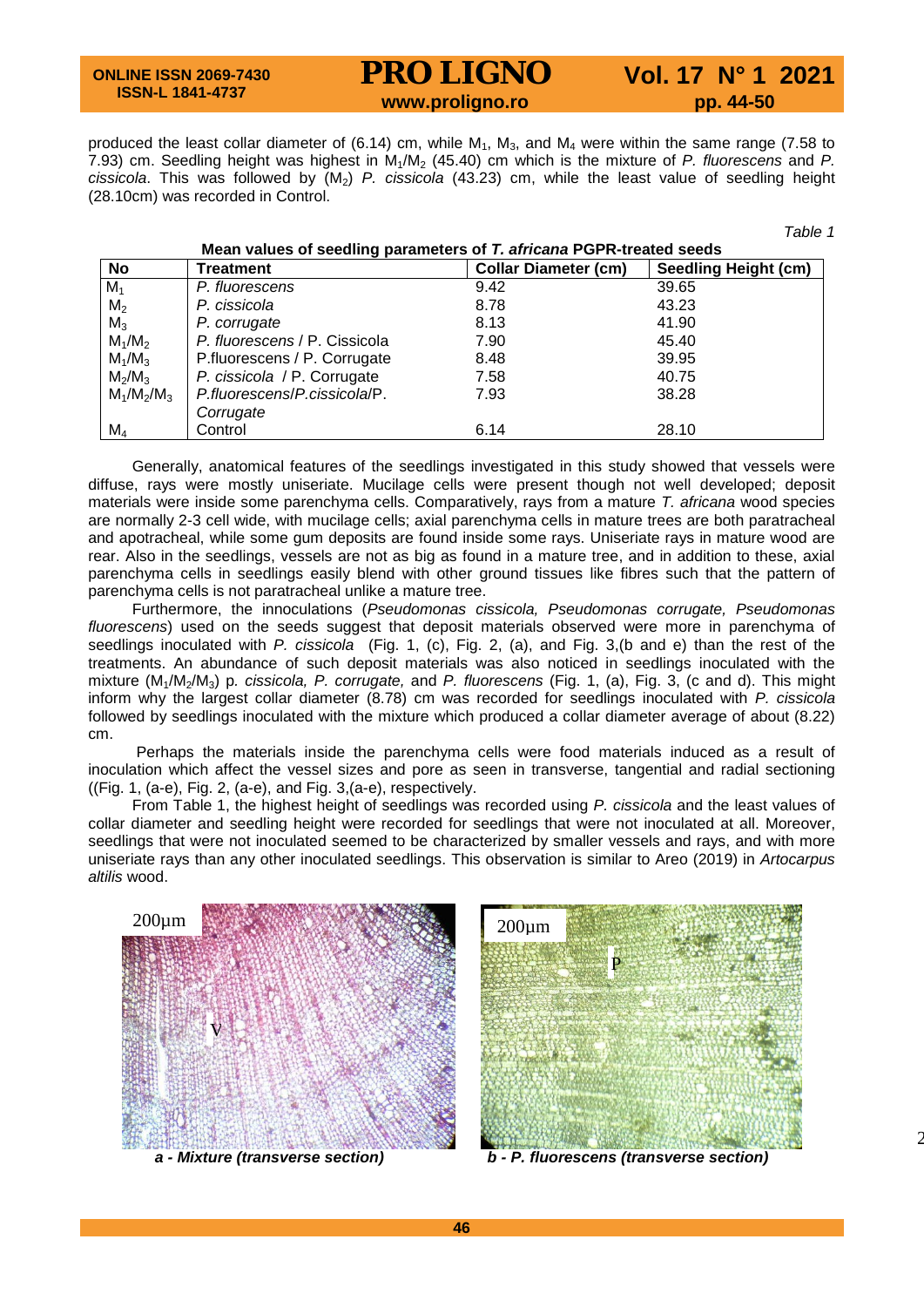

*(a-e): Transverse section showing micrographic features observed from the tree cuttings of T. africana treated with PGPR.*



**47**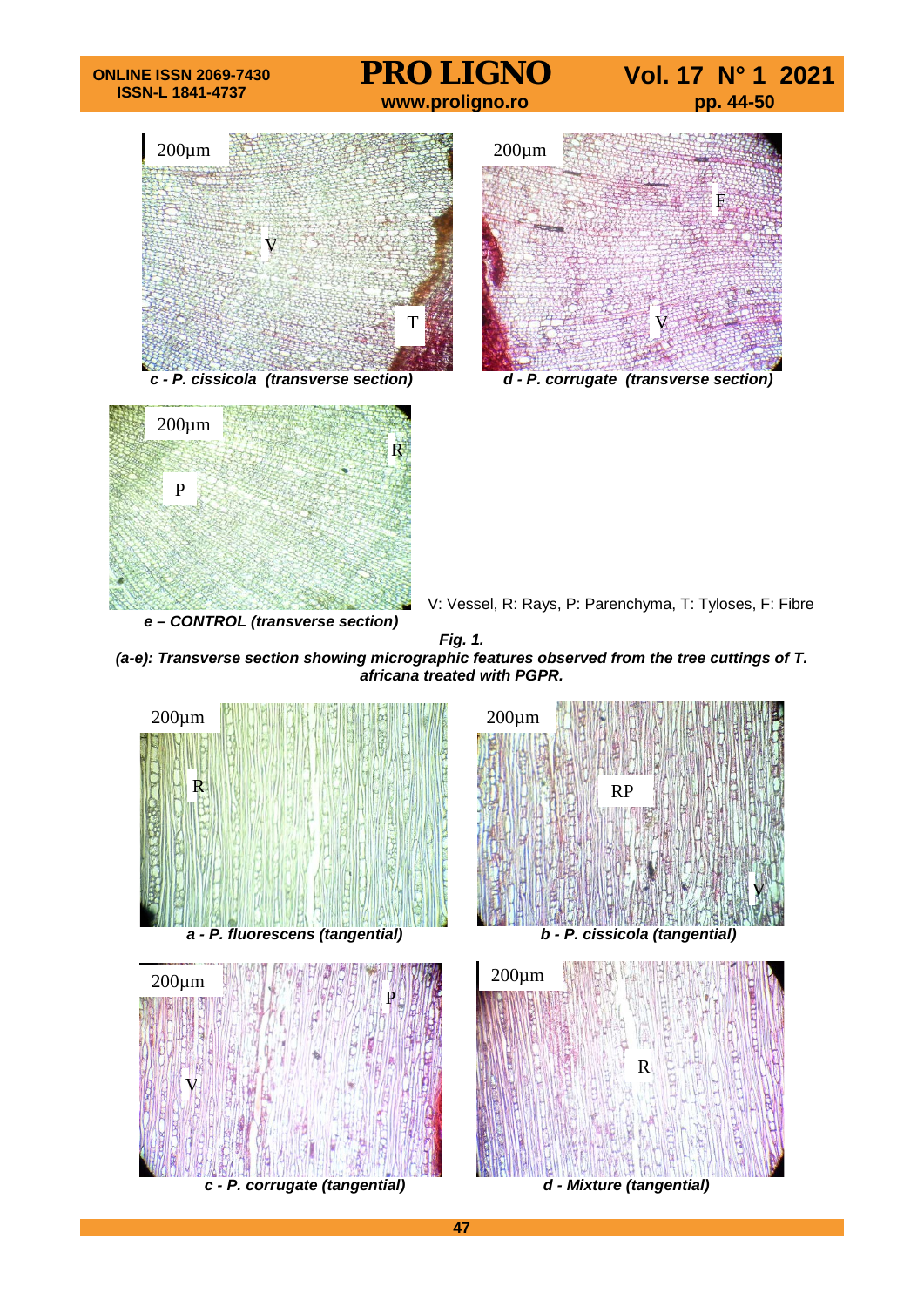

*(a-e): Radial section showing micrographic features observed from the tree cuttings of T. africana treated with PGPR.*

**48**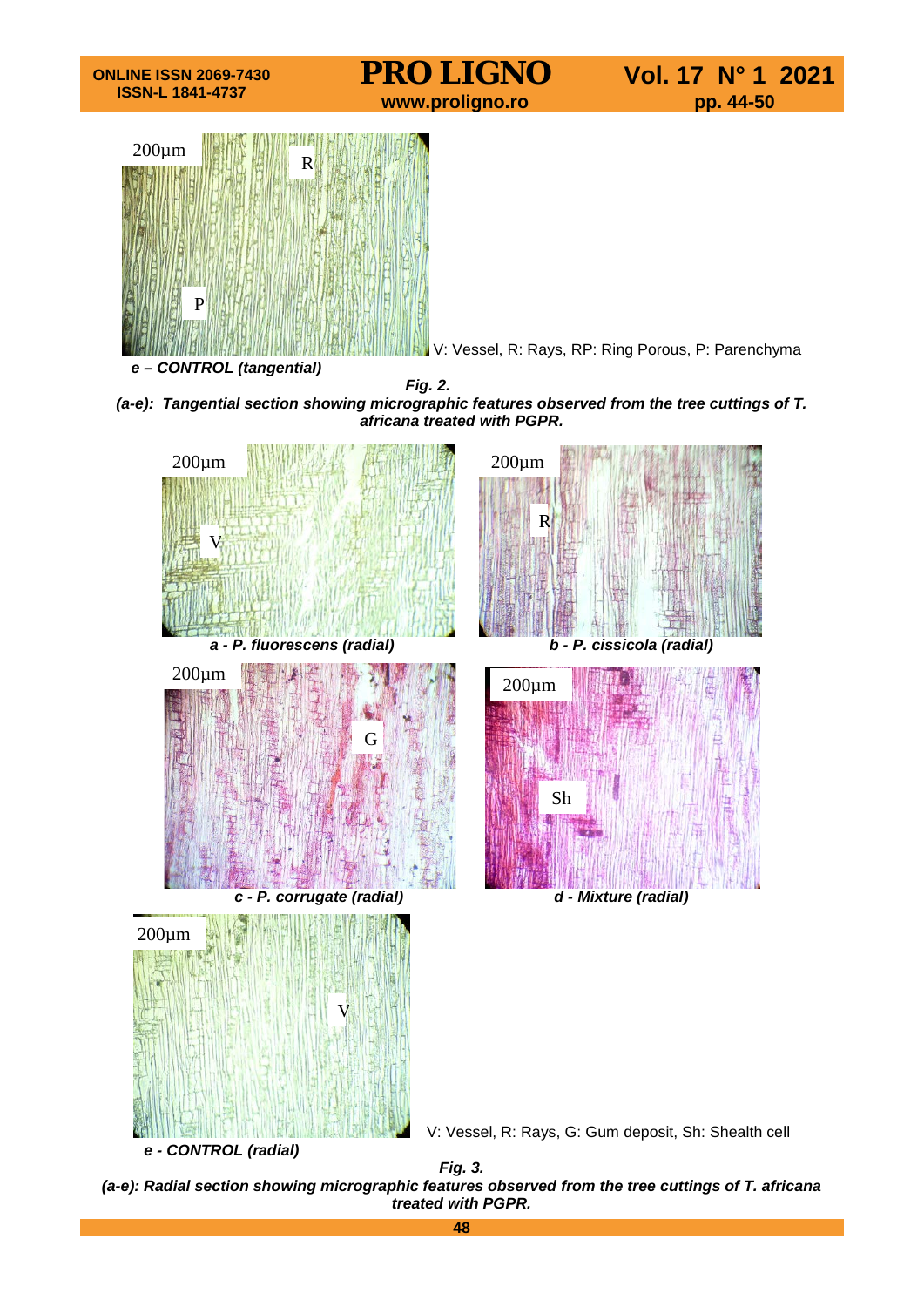# **PRO LIGNO** Vol. 17 N° 1 2021<br>www.proligno.ro pp. 44-50

Plant growth-promoting rhizobacteria (PGPR) have been used in conjunction with the cultivation of many important agricultural crops. They are commonly introduced through seed and soil inoculation, Sanginga *et al*. (2009). In the present study, the effects of inoculations of three different *Pseudomonas* species having plant growth-promoting traits on seedlings of African breadfruit (*T. africana*) have also influenced wood cells especially the parenchyma cells as shown in (Fig. 1, (b) and Fig. 3,(a and d). This was evident by some patches of materials that were confined to the parenchyma cells alone as shown in (Fig. 2, (a-e) as also discovered by Adeniyi *et al*. (2015) and Areo (2019).

#### **CONCLUSION**

This present study found that inoculation of co-inoculants of PGPR *Pseudomonas cissicola, Pseudomonas corrugate, and P. fluorescens* which promoted seedling growth influenced the wood cells. They majorly reflect in the contents of the parenchyma cells which serve as food storage for plants. Hence, the amount of food contents within the cells has a direct relationship with collar diameter, seedling height, and sizes of some wood cells such as the pores and rays. The PGPR that we have identified therefore assists in our understanding of the role of tree breeding and improvement on the timber growth properties which will further enhance the wood quality and technical performance for timber users and the wood industry.

#### **RECOMMENDATION**

The scope of wood anatomy in this study was limited to qualitative investigation, but there is a need to go further in the area of quantitative anatomy for more information in the area of data analysis.

#### **REFERENCES**

Adeniyi IM, Areo OS, Oluwadare AO, Okorie NA, Alao OJ (2015) Wood Anatomy of Mistletoe-Infected Wood of Tectona grandis Linn. F. Elixir Environ. & Forestry 88:36527-36530.

Adeniyi IM, Adejoba OR, Akinlabi FM, Alao OJ (2016) Vegetable oils as clearing agents. Achievements in Life Sciences. www.elsevier.com/locate/als 10:1-6.

Aslant R, Cakmakci R, Sahin F (2007) Effect of plant growth promoting rhizobacteria on young tree growth and fruit yeild under orchard conditions. Scientia Horticulturae 111:371-377.

Agbogidi OM, Onomeregbor VA (2008) Morphological Changes in the Seedlings of *T. africana* Grown in Crude Oil Impacted. In: Popoola, L. (ed), *Climate Change and Sustainable Renewable Natural Resources Management.* Paper presented at the proceeding of the 32nd Annual Conference of the Forestry Association of Nigeria, UmuahiaAbia-state State, Nigeria. 20 – 24 October 2008, pp. 170-182.

Ahemad M, Kibret M (2013) Mechanisms and applications of plant growth promoting rhizobacteria: Current perspective *Journal of King Saud University of Science* 26:1-20.

Appiah F, Oduro I, Ellis WO (2011) Pasting properties of Treculia africana seedflour in Ghana and the production of a breakfast meal.Agriculture and biology *Journal of North America*. Retrieved 10 July, 2014 from http: // [www.scihub.scihub.org/abjna.](http://www.scihub.scihub.org/abjna.) 54 *Journal of Forestry Research and Management. Vol. 14(2):46- 54; 2017, ISSN 0189-8418 [www.frin.gov.ng/frin1/journals.html](http://www.frin.gov.ng/frin1/journals.html)*

Areo OS (2019) Wood Properties and Natural Durability of *Artocarpus altilis* (Parkinson Ex F.A. Zorn) Fosberg, Unpublished Thesis. University of Ibadan, pp. 111-114.

Bhattacharyya PN, Jha DK (2012) Plant growth-promoting rhizobacteria (PGPR): Emergence in agriculture. *World Journal of Microbiology Biotechnology* 28:1327-1350.

Giami SY, Adindu MN, Akusu MO, Emelike JN (2000) Compositional, functional and storage properties of flours from raw and heat processed African breadfruit (*Treculia Africana* Decne) seeds. *Journal of Plant foods for human nutrition* 55(4):357-368.

Gholami A, Shahsavani S, Nezarat S (2009) The effect of plant growth promoting Rhizobacteria PGPR) on germination, seedling growth and yield of Maize*. World Academy of Science Engineering and Technology*  49:19-24.

Irvine JI (1981) Comparative Study of the Chemical Composition and Mineral Element Cotnent of **Treculia africana** Seeds and Seed Oils. Journal of Food Engineering, 40:241-244.

Jang JH, Woo SY (2018) Physiological changes and growth promotion induced in poplar seedlings by the plant growth-promoting rhizobacteria *Bacillus subtilis* JS. Photosynthetica 56:1188-1203.